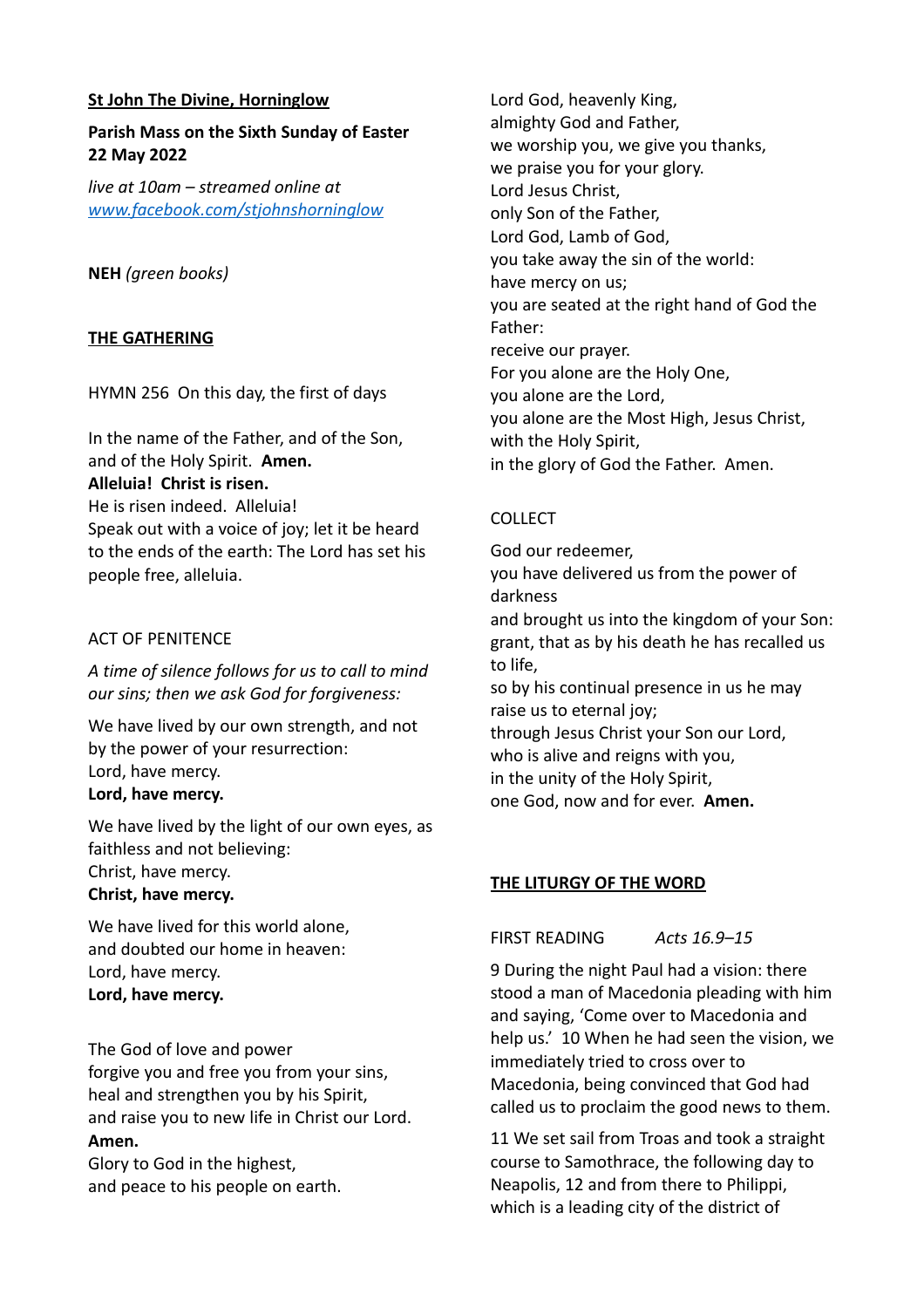Macedonia and a Roman colony. We remained in this city for some days. 13 On the sabbath day we went outside the gate by the river, where we supposed there was a place of prayer; and we sat down and spoke to the women who had gathered there. 14 A certain woman named Lydia, a worshipper of God, was listening to us; she was from the city of Thyatira and a dealer in purple cloth. The Lord opened her heart to listen eagerly to what was said by Paul. 15 When she and her household were baptized, she urged us, saying, 'If you have judged me to be faithful to the Lord, come and stay at my home.' And she prevailed upon us.

### **This is the word of the Lord.**

Thanks be to God.

HYMN 366 God of mercy, God of grace

Alleluia, alleluia, alleluia. I am the first and the last, says the Lord, and the living one; I was dead, and behold I am alive for evermore. Alleluia, alleluia, alleluia.

### **The Lord be with you.**

And also with you. **Hear the holy gospel of our Lord Jesus Christ according to Saint John.**

Glory to you, O Lord. GOSPEL READING *John 14.23-29*

Jesus said to his disciples:

 $23$  'Those who love me will keep my word, and my Father will love them, and we will come to them and make our home with them.  $24$ Whoever does not love me does not keep my words; and the word that you hear is not mine, but is from the Father who sent me.  $25$ I have said these things to you while I am still with you. <sup>26</sup> But the Advocate, the Holy Spirit, whom the Father will send in my name, will teach you everything, and remind you of all that I have said to you.

 $27$  'Peace I leave with you; my peace I give to you. I do not give to you as the world gives. Do not let your hearts be troubled, and do

not let them be afraid. <sup>28</sup> You heard me say to you,

"I am going away, and I am coming to you." If you loved me, you would rejoice that I am going to the Father, because the Father is greater than I.  $^{29}$  And now I have told you this before it occurs, so that when it does occur, you may believe.'

This is the gospel of the Lord. **Praise to you, O Christ.**

Alleluia, alleluia, alleluia.

SERMON

### AFFIRMATION OF FAITH

**We believe in one God, the Father, the almighty, maker of heaven and earth, of all that is, seen and unseen.**

**We believe in one Lord, Jesus Christ, the only Son of God, eternally begotten of the Father, God from God, Light from Light, true God from true God, begotten, not made, of one Being with the Father; through him all things were made. For us and for our salvation he came down from heaven; was incarnate from the Holy Spirit and the Virgin Mary, and was made man. For our sake he was crucified under Pontius Pilate; he suffered death and was buried. On the third day he rose again in accordance with the Scriptures; he ascended into heaven and is seated at the right hand of the Father. He will come again in glory to judge the living and the dead, and his kingdom will have no end.**

**We believe in the Holy Spirit, the Lord, the giver of life, who proceeds from the Father and the Son, who with the Father and the Son is**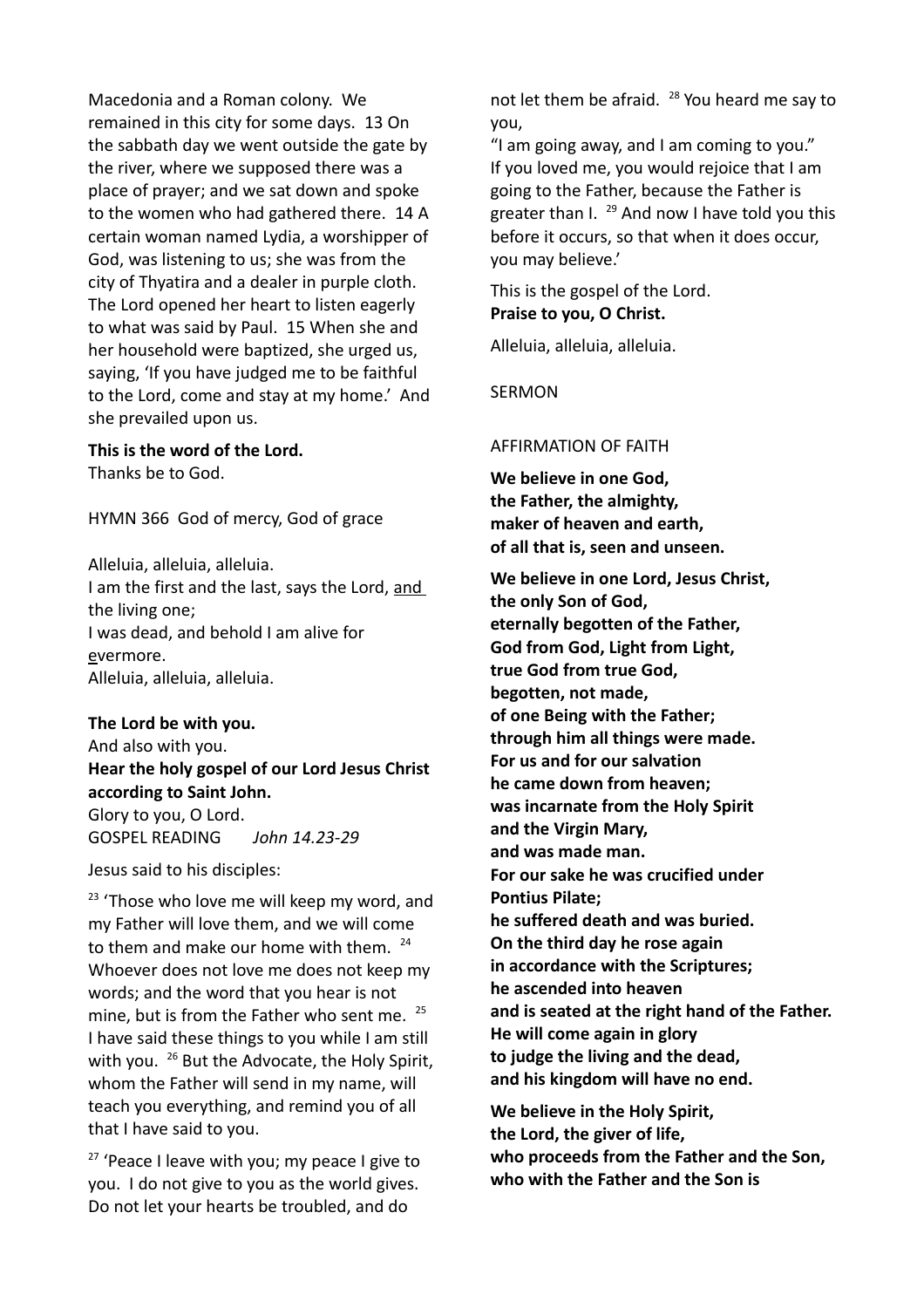**worshipped and glorified, who has spoken through the Prophets.**

**We believe in one holy catholic and apostolic Church. We acknowledge one baptism for the forgiveness of sins. We look for the resurrection of the dead, and the life of the world to come. Amen.**

#### PRAYERS OF INTERCESSION

#### *Response:*

Lord, in your mercy **Hear our prayer.**

*or* Lord, hear us; **Lord, graciously hear us.**

### *After the departed are named:*

Rest eternal grant unto them, O Lord; **And let light perpetual shine upon them.** May they rest in peace **and rise in glory. Amen.**

#### *The Hail Mary may be said:*

**Hail Mary, full of grace, the Lord is with thee. Blessed art thou among women, and blessed is the fruit of thy womb, Jesus. Holy Mary, Mother of God, pray for us sinners now and at the hour of our death. Amen.**

#### *The prayers usually end,*

#### Merciful Father,

**Accept these prayers for the sake of your Son, our Saviour Jesus Christ. Amen.**

#### **THE LITURGY OF THE SACRAMENT**

#### THE PEACE

The risen Christ came and stood among his disciples and said, 'Peace be with you.' Then were they glad when they saw the Lord.

Alleluia! The peace of the risen Lord be always with you.

**And also with you. Alleluia!**

HYMN 420 O Jesus, I have promised

Pray, my friends, that our sacrifice may be acceptable to God the almighty Father. **May the Lord accept this sacrifice at your hands, for the praise and glory of his name, for our good, and for the good of all his church.**

Lord, accept our gifts and offerings. Make us worthy of your sacraments of love by granting us your forgiveness. We ask this through Christ our Lord. **Amen.**

#### THE EUCHARISTIC PRAYER

The Lord be with you. **And also with you.**

Lift up your hearts. **We lift them to the Lord.**

Let us give thanks to the Lord our God. **It is right to give thanks and praise.**

It is indeed right, our duty and our joy, always and everywhere to give you thanks, almighty and eternal Father, and in these days of Easter to celebrate with joyful hearts the memory of your wonderful works.

For by the mystery of his passion Jesus Christ, your risen Son, has conquered the powers of death and hell and restored in men and women the image of your glory.

He has placed them once more in paradise and opened to them the gate of life eternal.

And so, in the joy of this Passover, earth and heaven resound with gladness, while angels and archangels and the powers of all creation sing for ever the hymn of your glory:

**Holy, holy, holy Lord, God of power and might, heaven and earth are full of your glory. Hosanna in the highest.**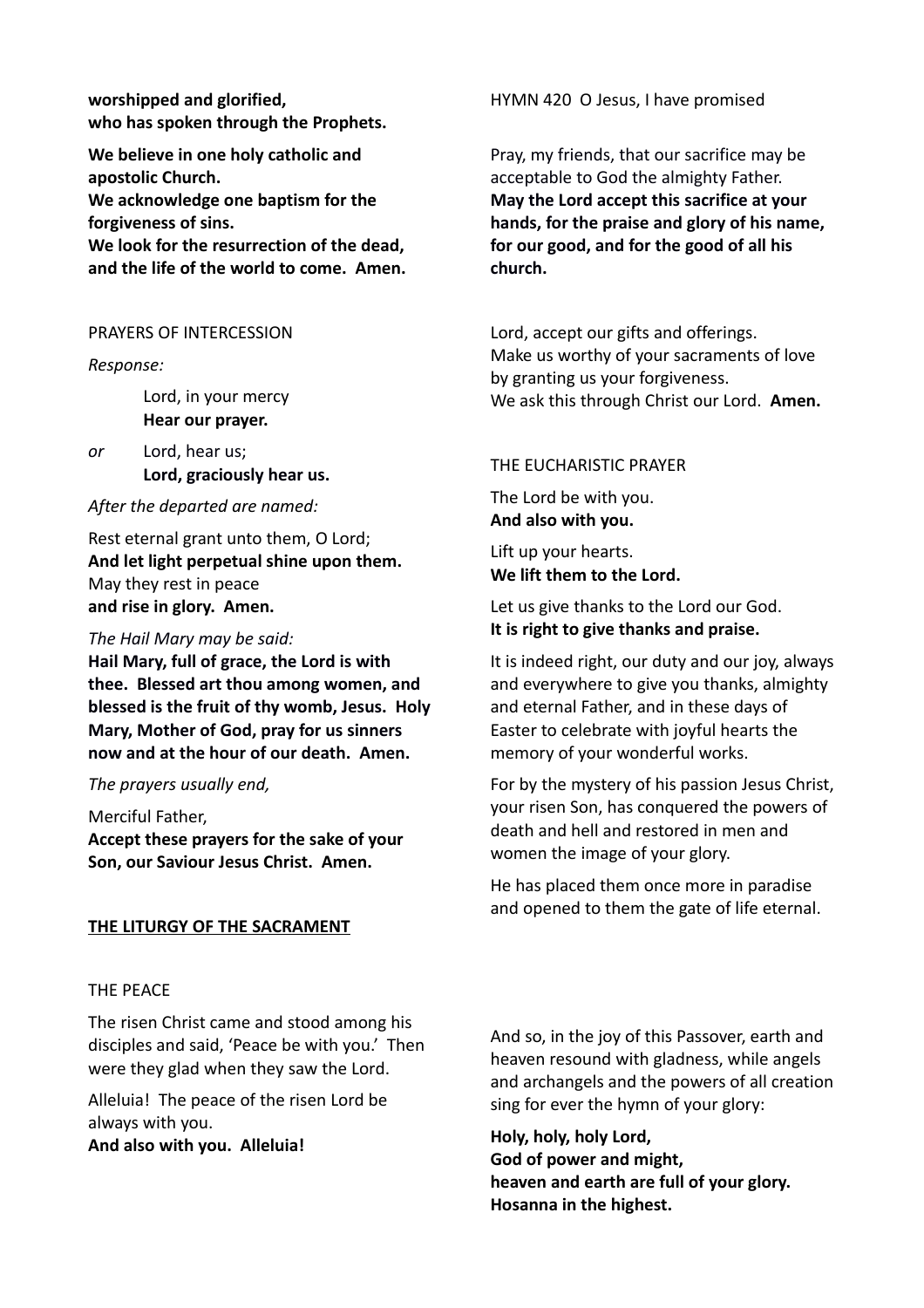# **Blessed is he who comes in the name of the Lord.**

## **Hosanna in the highest.**

Accept our praises, heavenly Father, through your Son our Saviour Jesus Christ, and as we follow his example and obey his command, grant that by the power of your Holy Spirit these gifts of bread and wine may be to us his body and his blood;

who, in the same night that he was betrayed, took bread and gave you thanks;

he broke it and gave it to his disciples, saying:

Take, eat; this is my body which is given for you;

do this in remembrance of me.

In the same way, after supper he took the cup and gave you thanks; he gave it to them, saying:

Drink this, all of you; this is my blood of the new covenant, which is shed for you and for many for the forgiveness of sins. Do this, as often as you drink it, in remembrance of me.

Therefore, heavenly Father, we remember his offering of himself made once for all upon the cross; we proclaim his mighty resurrection and glorious ascension; we look for the coming of your kingdom, and with this bread and this cup we make the memorial of Christ your Son our Lord.

Great is the mystery of faith: **Christ has died: Christ is risen: Christ will come again.**

Accept through him, our great high priest, this our sacrifice of thanks and praise, and as we eat and drink these holy gifts in the presence of your divine majesty, renew us by your Spirit, inspire us with your love and unite us in the body of your Son, Jesus Christ our Lord.

Through him, and with him, and in him, in the unity of the Holy Spirit,

with all who stand before you in earth and heaven, we worship you, Father almighty, in songs of everlasting praise:

# **Blessing and honour and glory and power be yours for ever and ever. Amen.**

## COMMUNION RITE

Our Father, who art in heaven, hallowed be thy name; thy kingdom come; thy will be done; on earth as it is in heaven. Give us this day our daily bread. And forgive us our trespasses, as we forgive those who trespass against us. And lead us not into temptation; but deliver us from evil.

For thine is the kingdom, the power and the glory, for ever and ever. Amen.

We break this bread to share in the body of Christ. **Though we are many, we are one body,**

**because we all share in one bread.**

**Jesus, Lamb of God, have mercy on us. Jesus, bearer of our sins, have mercy on us. Jesus, redeemer of the world, grant us peace.**

This is the Lamb of God who takes away the sin of the world. Blessed are those who are called to his supper.

**Lord, I am not worthy to receive you, but only say the word and I shall be healed.**

HYMN 304 Once, only once, and once for all

AFTER COMMUNION